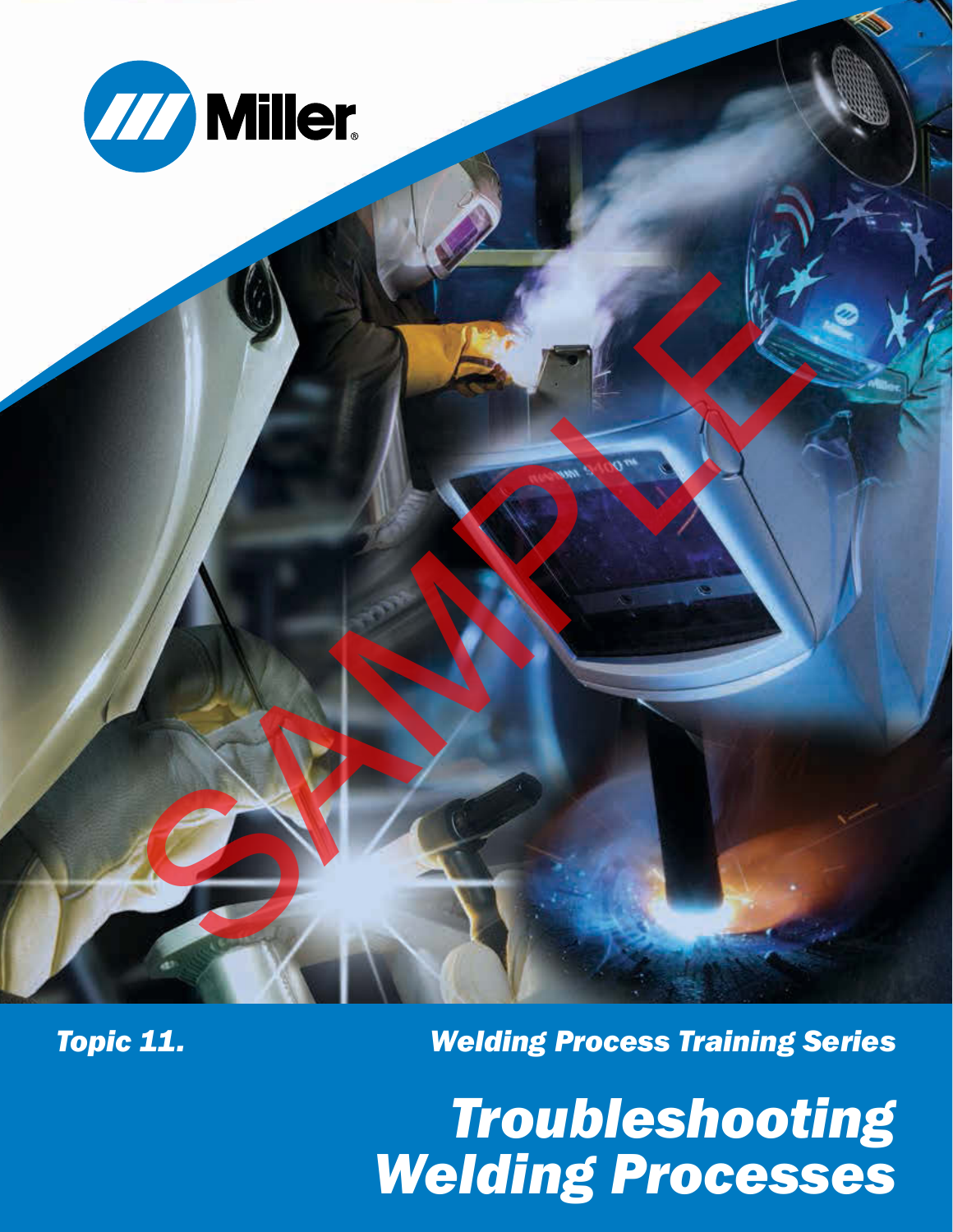

# **SAFETY**



As in all occupations, safety is paramount. Because there are numerous safety codes and regulations in place, we recommend that you always read all labels and the Owner's Manual carefully before installing, operating, or servicing the unit. Read the safety information at the beginning of the manual and in each section. Also read and follow all applicable safety standards, especially ANSI Z49.1, Safety in Welding, Cutting, and Allied Processes. The contract of the contract of the contract of the contract of the contract of the contract of the contract of the contract of the contract of the contract of the contract of the contract of the contract of the contract o

ANSI Z49.1:, Safety in Welding, Cutting, and Allied Processes is available as a free download from the American Welding Society at: http://www.aws.org

Here is a list of additional safety standards and where to get them.

*Safe Practices for the Preparation of Containers and Piping for Welding and Cutting*, American Welding Society Standard AWS F4.1, from Global Engineering Documents (Phone: 1-877-413-5184, website: www.global.ihs.com).

*National Electrical Code*, NFPA Standard 70, from National Fire Protection Association, Quincy, MA 02269 (Phone: 1-800-344-3555, website: www.nfpa.org and www. sparky.org).

*Safe Handling of Compressed Gases in Cylinders*, CGA Pamphlet P-1, from Compressed Gas Association, 4221 Walney Road, 5th Floor, Chantilly, VA 20151 (Phone: 703-788-2700, website:www.cganet.com).

Safety in Welding, Cutting, and Allied Processes, CSA Standard W117.2, from Canadian Standards Association, Standards Sales, 5060 Spectrum Way, Suite 100, Ontario, Canada L4W 5NS (Phone: 800-463-6727, website: www.csa-international.org).

*Safe Practice For Occupational And Educational Eye And Face Protection*, ANSI Standard Z87.1, from American National Standards Institute, 25 West 43rd Street, New York, NY 10036 (Phone: 212-642-4900, website: www.ansi.org).

*Standard for Fire Prevention During Welding, Cutting, and Other Hot Work*, NFPA Standard 51B, from National Fire Protection Association, Quincy, MA 02269 (Phone: 1-800-344-3555, website: www.nfpa.org.)

OSHA, Occupational Safety and Health Standards for General Industry, Title 29, Code of Federal Regulations (CFR), Part 1910, Subpart Q, and Part 1926, Subpart J, from U.S. Government Printing Office, Superintendent of Documents, P.O. Box 371954, Pittsburgh, PA 15250-7954 (Phone: 1-866-512-1800) (There are 10 OSHA Regional Offices—phone for Region 5, Chicago, is 312-353-2220, website: www.osha.gov).

Booklet, *TLVs, Threshold Limit Values*, from American Conference of Governmental Industrial Hygienists (ACGIH), 1330 Kemper Meadow Drive, Cincinnati, OH 45240 (Phone: 513−742−3355, website: www.acgih.org).

*Towing a Trailer − Being Equipped for Safety*, Publication from U.S. Department of Transportation, National Highway Traffic Safety Administration, 400 Seventh Street, SW, Washington, D.C. 20590

U.S. Consumer Product Safety Commission (CPSC), 4330 East West Highway, Bethesda, MD 20814 (Phone: 301-504-7923, website: www.cpsc.gov).

*Applications Manual for the Revised NIOSH Lifting Equation*, The National Institute for Occupational Safety and Health (NIOSH), 1600 Clifton Rd, Atlanta, GA 30333 (Phone: 1-800-232-4636, website: www.cdc.gov/NIOSH).

Prepared by the Miller Electric Mfg. Co. Training Department.

#### ©2014 Miller Electric Mfg. Co.

The contents of this publication may not be reproduced without permission of Miller Electric Mfg. Co. , Appleton Wisconsin, U.S.A.

### **A** WARNING

This document contains general information about the topics discussed herein. This document is not an application manual and does not contain a complete statement of all factors pertaining to those topics.

The installation, operation, and maintenance of arc welding equipment and the employment of procedures described in this document should be conducted only by qualified persons in accordance with applicable codes, safe practices, and manufacturer's instructions.

Always be certain that work areas are clean and safe and that proper ventilation is used. Misuse of equipment and failure to observe applicable codes and safe practices can result in serious personal injury and property damage.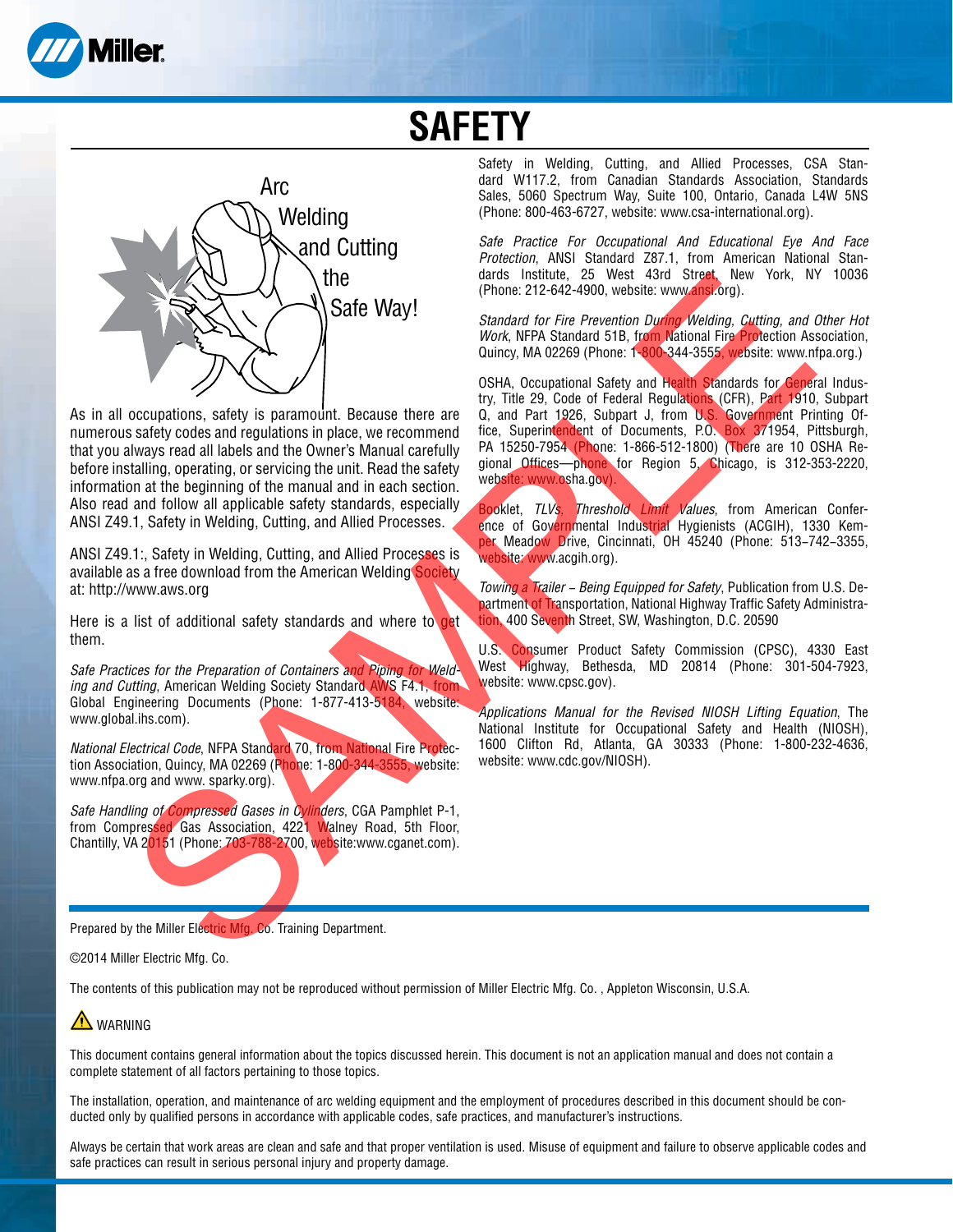## *Troubleshooting Welding Processes*

### **Welding Process and Filler Metals Training Series:**

Welcome to the Welding Process and Filler Metals Training Series. This training series was developed for the purpose of providing a basic set of educational materials that can be used individually or in a classroom setting.

The topics covered in the series are:

#### **Welding Processes**

- **• Topic 1. Introduction To Welding**
- **• Topic 2. Welding Safety**
- **• Topic 3. Basic Electricity For Welding**
- **• Topic 4. Welding Power Source Design**
- **• Topic 5. Engine Driven Power Sources**
- **• Topic 6. Shielded Metal Arc Welding**
- **• Topic 7. Gas Tungsten Arc Welding**
- **• Topic 8. Gas Metal Arc Welding**
- **• Topic 9. Flux Cored Arc Welding**
- **• Topic 10. Plasma Arc Cutting And Gouging**
- **• Topic 11. Troubleshooting Welding Processes**
- **• Topic 12. Submerged Arc Welding**

### **Filler Metals**

- **• Topic A. Introduction To Metals**
- **• Topic B. Tubular Wires**
- **• Topic C. Low Alloy Steel**
- **• Topic D. Stainle**
- **• Topic E. Aluminum**
- **• Topic F. Hard Surfacing**

Please note, this series was not developed to teach the skill of welding or cutting, but rather to provide a foundation of general knowledge about the various processes and related topics.

## **Table of Contents**

| Iraining Series:                                                                             | <b>Introduction</b>                                                                                                  |              |
|----------------------------------------------------------------------------------------------|----------------------------------------------------------------------------------------------------------------------|--------------|
| ne to the Welding Process and Filler Metals Training                                         | <b>Preventive Maintenance</b>                                                                                        |              |
| This training series was developed for the purpose of                                        | <b>Resistance:</b>                                                                                                   |              |
| ng a basic set of educational materials that can be used<br>ually or in a classroom setting. | <u>The Unrecognized Welding Variable Enter the Book of the Book of the Book of the Book of the Book of the Book </u> | $\mathbf{2}$ |
|                                                                                              | Resistance Basics3                                                                                                   |              |
| bics covered in the series are:                                                              | Troubleshooting Resistance-Checklist 4                                                                               |              |
|                                                                                              | <b>Troubleshooting The Work Clamp</b><br>Troubleshooting The Work Clamp-Checklist 5                                  |              |
| ing Processes                                                                                | <b>Troubleshooting The Welding Cables</b> 5                                                                          |              |
|                                                                                              | Troubleshooting The Welding Cable-Checklist 8                                                                        |              |
| pic 1. Introduction To Welding                                                               | <b>Troubleshooting Control Cables</b> 8                                                                              |              |
| pic 2. Welding Safety                                                                        | Weld Output On/Off Signal New York Marshall Marshall                                                                 |              |
| pic 3. Basic Electricity For Welding                                                         | Remote Output Control 9                                                                                              |              |
| pic 4. Welding Power Source Design                                                           | Troubleshooting Gas Supply And Delivery. 9                                                                           |              |
| pic 5. Engine Driven Power Sources                                                           | Gas Supply And Delivery-Checklist 11                                                                                 |              |
|                                                                                              | <b>Troubleshooting SMAW Systems</b> 12                                                                               |              |
| pic 6. Shielded Metal Arc Welding                                                            | SMAW Weld Preparation-Checklist 13                                                                                   |              |
| pic 7. Gas Tungsten Arc Welding                                                              | Troubleshooting GTAW Systems <b>16</b>                                                                               |              |
| pic 8. Gas Metal Arc Welding                                                                 | Troubleshooting Tungsten Electrodes19                                                                                |              |
| pic 9. Flux Cored Arc Welding                                                                | GTAW Weld Preparation-Checklist20<br><b>Troubleshooting GMAW/FCAW Welding Systems 23</b>                             |              |
| pic 10. Plasma Arc Cutting And Gouging                                                       |                                                                                                                      |              |
|                                                                                              | <b>Troubleshooting Wire Feeding From Drums</b> 24                                                                    |              |
| pic 11. Troubleshooting Welding Processes                                                    | <b>Trou</b> bleshooting Wire Feeding From Spools 25                                                                  |              |
| pic 12. Submerged Arc Welding                                                                | Troubleshooting Drive Roll Systems 26                                                                                |              |
|                                                                                              | Troubleshooting Cabling And Connections 28                                                                           |              |
| <b>Metals</b>                                                                                | Troubleshooting The GMAW/FCAW Gun 28                                                                                 |              |
|                                                                                              | <b>GMAW General Troubleshooting Procedure30</b>                                                                      |              |
| pic A. Introduction To Metals                                                                | Push-Pull Wire Feed System Troubleshooting30                                                                         |              |
| pic B. <mark>Tubular</mark> Wires`                                                           | GMAW Weld Preparation-Checklist 30                                                                                   |              |
| pic C. Low Alloy Steel                                                                       | <b>Troubleshooting Plasma Cutting Systems</b>                                                                        | 36           |
| pic D. Stainless Stee                                                                        |                                                                                                                      |              |
| pic E. Aluminum                                                                              | Air/Gas Pressure38                                                                                                   |              |
|                                                                                              |                                                                                                                      |              |
| pic F. Hard Surfacin                                                                         | Plasma Torch And Consumables 38                                                                                      |              |
| note, this series was not developed to teach the skill of                                    | Improving Consumable Life 38                                                                                         |              |
| g or cutting, but rather to provide a foundation of general                                  | <b>Troubleshooting Engine-Driven Welding Power</b>                                                                   |              |
| dge about the various processes and related topics.                                          | <b>Sources</b>                                                                                                       | 42           |
|                                                                                              | <b>Conclusion</b>                                                                                                    | 49           |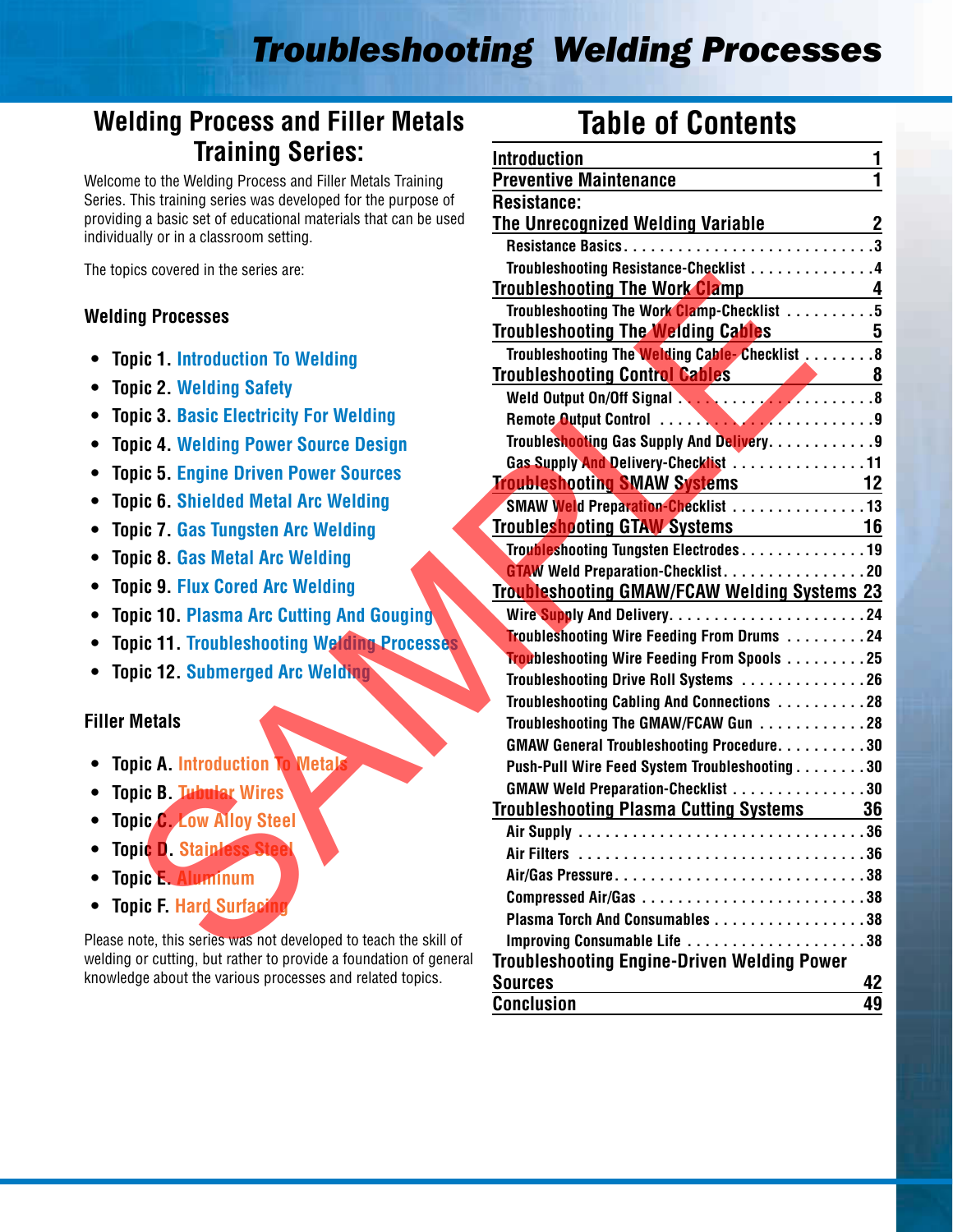



**Figure 18 – Erratic Gas Flow On A Collet Body (Left) Smooth Directed Gas Flow Of A Gas Lens (Right)**

In GTAW, adequate gas coverage is very important to ensure that the weld pool is adequately protected from atmospheric contamination. Too often, a nozzle that is too small is chosen to produce a "small" weld. The smaller the diameter of the nozzle, the smaller the gas envelope is to adequately shield the weld pool. The discoloration often referred to as "blueing" or "straw color" on stainless steel, for example, is simply an indication of what the surface temperature was when the shielding gas was removed and the base metal became oxidized as it was exposed to the atmosphere (Figure 19). Using a gas lens, for example, helps to ensure adequate coverage of the material and weld pool to minimize any oxidization on the surface (Figure 18).

All connections and hoses can be checked with a soapy water solution to locate gas shielding leaks. Remember, gas connections and hoses downstream from the gas valve have to be checked with the gas flowing  $-$  use the purge function on the wire feeder.



**Figure 19 – Coloring Of A Stainless Steel Weld, Note The Coloring Indicates The Temperature Of The Surface When The Inert Shielding Was Removed And Is Essentially A Layer Of Oxidation (This Is An Acceptable Level Of Oxidation)**



**Figure 20 – Gas Lens For A 250A Water-Cooled Torch (Top) And A Gas Lens For A 150A Air-Cooled Torch (Bottom)** 

#### **Gas Supply And Delivery-Checklist**



**Always read and follow the Owner's Manual, the safety labels on the product, and all applicable safety standards, especially ANSI Z49.1, Safety in Welding, Cutting, and Allied Processes.**

Check o-rings on inlet connection (Figure 15 on page 10).

- $\Box$  Check to be sure the gas line on a GTAW torch is not being kinked. (The wheels of a chair tend to cut off the gas flow or someone is standing on the hose.)
- $\Box$  Ensure there is an adequate gas supply.
- $\Box$  Check for proper flow rate adjustment for the process being performed.
- $\Box$  Use a leak-check solution to determine if there are leaks at any connections.
- $\Box$  Inspect all hoses for any leaks (which can be as small as a pinhole).
- $\Box$  Verify diffuser gas ports or gas lenses are clear of spatter.
- $\Box$  Ensure the nozzle is clean and spatter-free.
- $\Box$  Use a nozzle that is sized to ensure that the weld pool is properly shielded from atmospheric contamination.